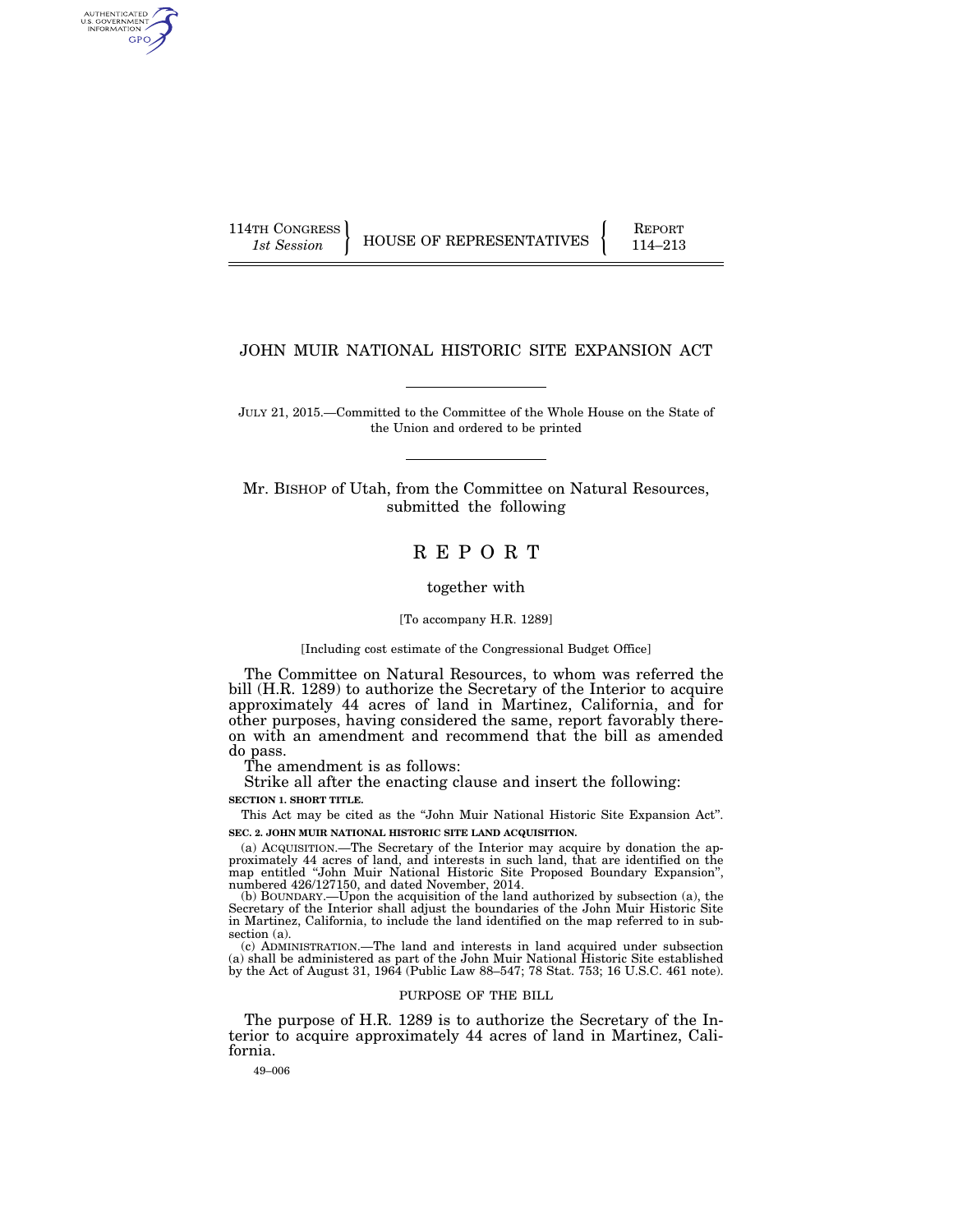#### BACKGROUND AND NEED FOR LEGISLATION

The John Muir National Historic Site, established by Congress in 1964, is located in the San Francisco Bay Area, in Martinez, California. The historic site preserves the 14-room Italianate Victorian mansion where the naturalist and writer John Muir lived, as well as a nearby 325 acre tract of native oak woodlands and grasslands historically owned by the Muir family.

This legislation was introduced to authorize the Department of the Interior to acquire by donation approximately 44 acres to include in the John Muir National Historic Site. The acreage to be donated by the John Muir Land Trust is directly adjacent to the current property boundary and will allow for better public access to trails.

# COMMITTEE ACTION

H.R. 1289 was introduced on March 4, 2015, by Congressman Mark DeSaulnier (D–CA). The bill was referred to the Committee on Natural Resources, and within the Committee to the Subcommittee on Federal Lands. On June 10, 2015, the Natural Resources Committee met to consider the bill. The Subcommittee was discharged by unanimous consent and Congressman Bishop (R–UT) offered Amendment #1 that was adopted by unanimous consent. The bill as amended was ordered favorably reported to the House of Representatives by unanimous consent on June 11, 2015.

## COMMITTEE OVERSIGHT FINDINGS AND RECOMMENDATIONS

Regarding clause  $2(b)(1)$  of rule X and clause  $3(c)(1)$  of rule XIII of the Rules of the House of Representatives, the Committee on Natural Resources' oversight findings and recommendations are reflected in the body of this report.

## COMPLIANCE WITH HOUSE RULE XIII

1. Cost of Legislation. Clause 3(d)(1) of rule XIII of the Rules of the House of Representatives requires an estimate and a comparison by the Committee of the costs which would be incurred in carrying out this bill. However, clause  $3(d)(2)(B)$  of that Rule provides that this requirement does not apply when the Committee has included in its report a timely submitted cost estimate of the bill prepared by the Director of the Congressional Budget Office under section 402 of the Congressional Budget Act of 1974. Under clause 3(c)(3) of rule XIII of the Rules of the House of Representatives and section 403 of the Congressional Budget Act of 1974, the Committee has received the following cost estimate for this bill from the Director of the Congressional Budget Office:

#### *H.R. 1289—John Muir National Historic Site Expansion Act*

H.R. 1289 would expand and adjust the boundary of the John Muir National Historic Site in California to include approximately 44 acres of donated land. The bill stipulates that the land would be donated voluntarily by the Muir Heritage Land Trust and would be administered as part of the historic site.

Based on information provided by NPS, CBO estimates that implementing H.R. 1289 would not have a significant impact on the federal budget. Under the legislation, the additional acres could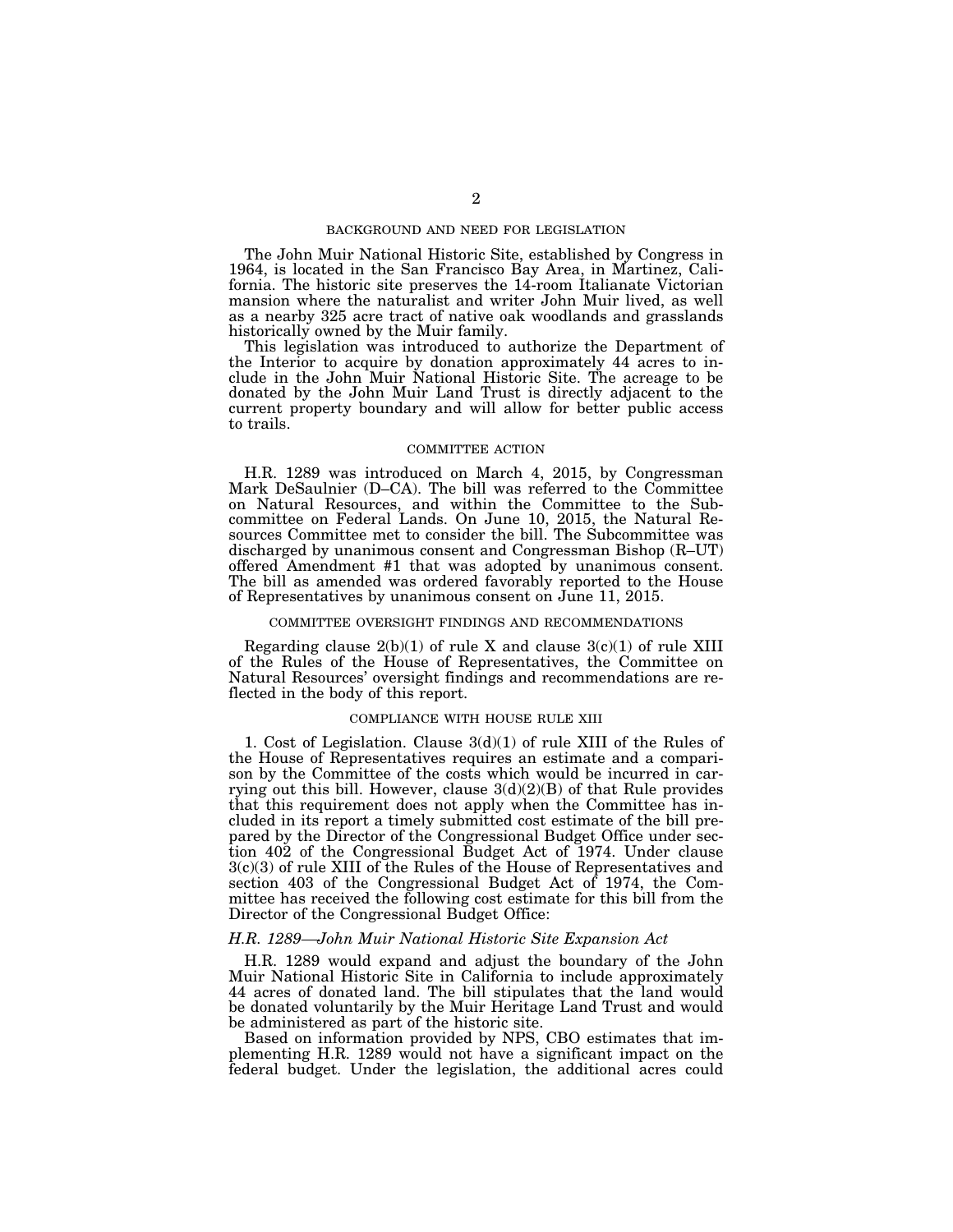only be acquired through donation. We estimate that annual costs to operate and maintain the new properties would be minimal because NPS does not anticipate the need for additional resources or expenditures to manage the property once it is acquired. Enacting H.R. 1289 would not affect direct spending or revenues; therefore, pay-as-you-go procedures do not apply.

H.R. 1289 contains no intergovernmental or private-sector mandates as defined in the Unfunded Mandates Reform Act and would not affect the budgets of state, local, or tribal governments.

The CBO staff contact for this estimate is Mann Burnett. The estimate was approved by Theresa Gullo, Assistant Director for Budget Analysis.

2. Section 308(a) of Congressional Budget Act. As required by clause 3(c)(2) of rule XIII of the Rules of the House of Representatives and section 308(a) of the Congressional Budget Act of 1974, this bill does not contain any new budget authority, spending authority, credit authority, or an increase or decrease in revenues or tax expenditures. The Congressional Budget Office concludes that enactment of this bill ''would not have a significant impact on the federal budget.''

3. General Performance Goals and Objectives. As required by clause  $3(c)(4)$  of rule XIII, the general performance goal or objective of this bill is to authorize the Secretary of the Interior to acquire approximately 44 acres of land in Martinez, California.

#### EARMARK STATEMENT

This bill does not contain any Congressional earmarks, limited tax benefits, or limited tariff benefits as defined under clause 9(e),  $9(f)$ , and  $9(g)$  of rule XXI of the Rules of the House of Representatives.

#### COMPLIANCE WITH PUBLIC LAW 104–4

This bill contains no unfunded mandates.

## COMPLIANCE WITH H. RES. 5

Directed Rule Making. The Chairman does not believe that this bill directs any executive branch official to conduct any specific rule-making proceedings.

Duplication of Existing Programs. This bill does not establish or reauthorize a program of the federal government known to be duplicative of another program. Such program was not included in any report from the Government Accountability Office to Congress pursuant to section 21 of Public Law 111–139 or identified in the most recent Catalog of Federal Domestic Assistance published pursuant to the Federal Program Information Act (Public Law 95–220, as amended by Public Law 98–169) as relating to other programs.

#### PREEMPTION OF STATE, LOCAL OR TRIBAL LAW

This bill is not intended to preempt any State, local or tribal law.